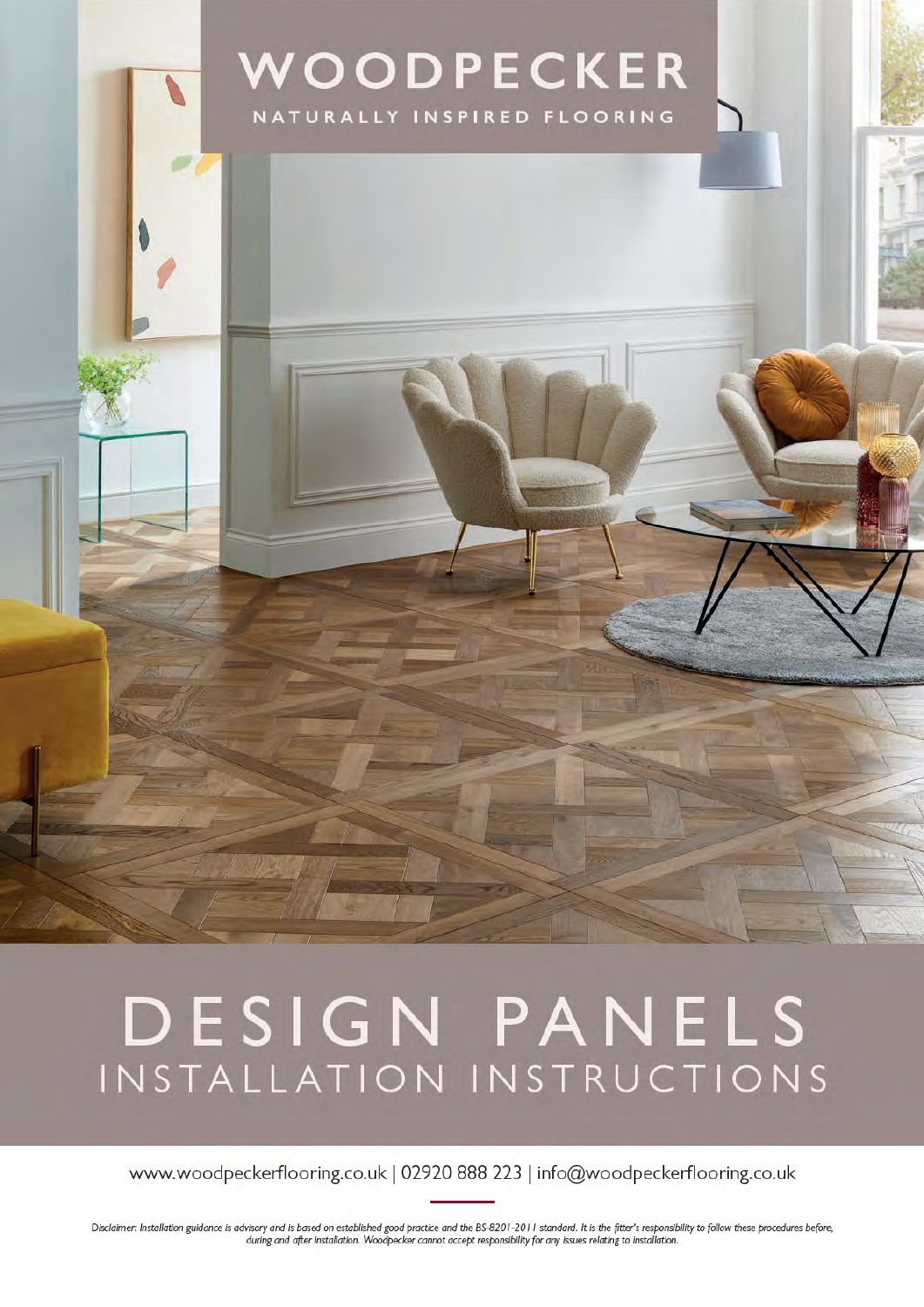# PREPARATION

# BEFORE DELIVERY

The conditions must be ideal before any flooring is fitted. Wet trades like screeds, plastering and decorating need to be complete and the building must be thoroughly dried out. Windows and doors should be fitted and watertight.

> *EXPERT TIP: A rule of thumb for the drying time of a sand and cement-based screed is one day per millimetre for the first 50mm, and 2.5 days for each millimetre thereafter. So, a 50mm screed should take about two months to dry out, and a 100mm screed will take six months. Plaster takes up to six weeks to dry completely.*

# PREPARING THE SUBFLOOR

The surface immediately beneath a Woodpecker natural wood floor must be in good structural condition, free from damp rot, fungal or insect infestation, and contaminating residues. It must be flat with uneven areas not exceeding 3mm over a 2m area. Naturally, the surface should be vacuumed and totally free of debris before fitting begins. Hot pipes should be well insulated to prevent localised hotspots, which can cause wood flooring to warp or shrink.

If installing over floorboards, ensure the voids beneath have a height of 600mm from the ground to the bottom side of the joists. We recommend using a suitable Woodpecker damp proof membrane to protect the floor from moisture. Check that the voids are vented around the perimeter and that these vents are positioned to allow air flow under the entire floor. As a rule of thumb, all venting should equal a minimum of  $1.5\%$  of the total m<sup>2</sup> of the installation. Keep the vents open throughout the year too.

*N.b. The subfloor should be prepared for installation in accordance with the industry standards outlined in BS-8201-2011.*

# HEATING AND AIR CONDITIONING

The room temperature and humidity levels need to be stable before Woodpecker flooring is delivered to site. Heating and/or air conditioning systems should be on and working for at least two weeks before the floor is fitted. Make sure underfloor heating is turned off for at least 48 hours prior to installation.

# ATMOSPHERIC CONDITIONS

The room temperature shouldn't be lower than 18°C, or the floor temperature lower than 15°C. The Atmospheric Relative Humidity should be between 40 and 60%.

*Note that wood floors are not suitable for wet rooms, or in areas where there is a regular flow of water.*

# ACCLIMATISATION

Nature is in no hurry when it produces trees, and likewise, an impressive wood floor installation is never rushed. The sealed, unopened boxes should be laid flat, in the centre of the room for three to four days beforehand. DO NOT store the flooring outdoors, in an outbuilding, or anywhere with damp or condensation problems. The conditions where the flooring is acclimatised should be as close as possible to the typical living conditions.

## INSPECTION

At Woodpecker the highest quality control procedures are in place, however our products are made from natural materials so it's essential that every plank is carefully checked before installation. If there are any problems, get in touch with us so that we can rectify them. We are unable to consider any defects after the floor has been installed.

# MOISTURE TESTING

Moisture is the enemy of natural wood, and can cause damage. Even when a subfloor looks dry, it may contain excess moisture in the substrate. Using a professional moisture meter such as the Protimeter MMS will tell you whether or not it's safe to go ahead with installation.

#### Readings shouldn't exceed:

- *70% Relative Humidity (RH) for cement-based concrete.*
- *11% Wood Moisture Equivalent (WME) for wooden subfloors or joists.*

# EXPANSION GAPS

As wood is a natural substance, it will expand and contract with changes in temperature and humidity. That's why when a wood floor is fitted, expansion gaps need to be left wherever the boards meet a wall, structural support, stairs, breakfast bar, fireplace, central heating pipe…etc. Gaps must also be considered at doorways to allow for the differing expansion between rooms.

Place spacers at regular intervals when fitting and then remove them before skirting boards, beading or trims are put in place. Allow a 2mm gap for every metre span of the floor with a minimum of 10-15mm gap regardless. For areas over 5m in width, extra provisions should be made for expansion.

# SOME EXTRA TIPS BEFORE YOU BEGIN

# LAYING THE FLOOR

All Woodpecker floors feature beautiful colour variations which naturally occur in real wood. To ensure the overall effect has a good balance of colour and details, take care to blend planks from several packs.

The natural texture of Woodpecker flooring will really come to the fore if the planks are laid in the same direction as the light entering the room. However, if the floor is being fitted over existing parquet, it should be positioned at right angles to the previous flooring planks.

### THE FIRST ROW

Before installation can begin a few calculations need to be made, and you might have to do some cutting before you can start laying. When you've chosen your starting wall, measure the width of the room from there and divide that by the width of the flooring panels. This will give you the number of rows of boards you'll lay and the width of the last row. If your last row is going to be under 60mm wide, cut the boards in your first row lengthwise accordingly so that your last row isn't too narrow.

*Disclaimer: Installation guidance is advisory and is based on established good practice and the BS-8201-2011 standard. It is the fitter's responsibility to follow these procedures before, during and after installation. Woodpecker cannot accept responsibility for any issues relating to installation.*